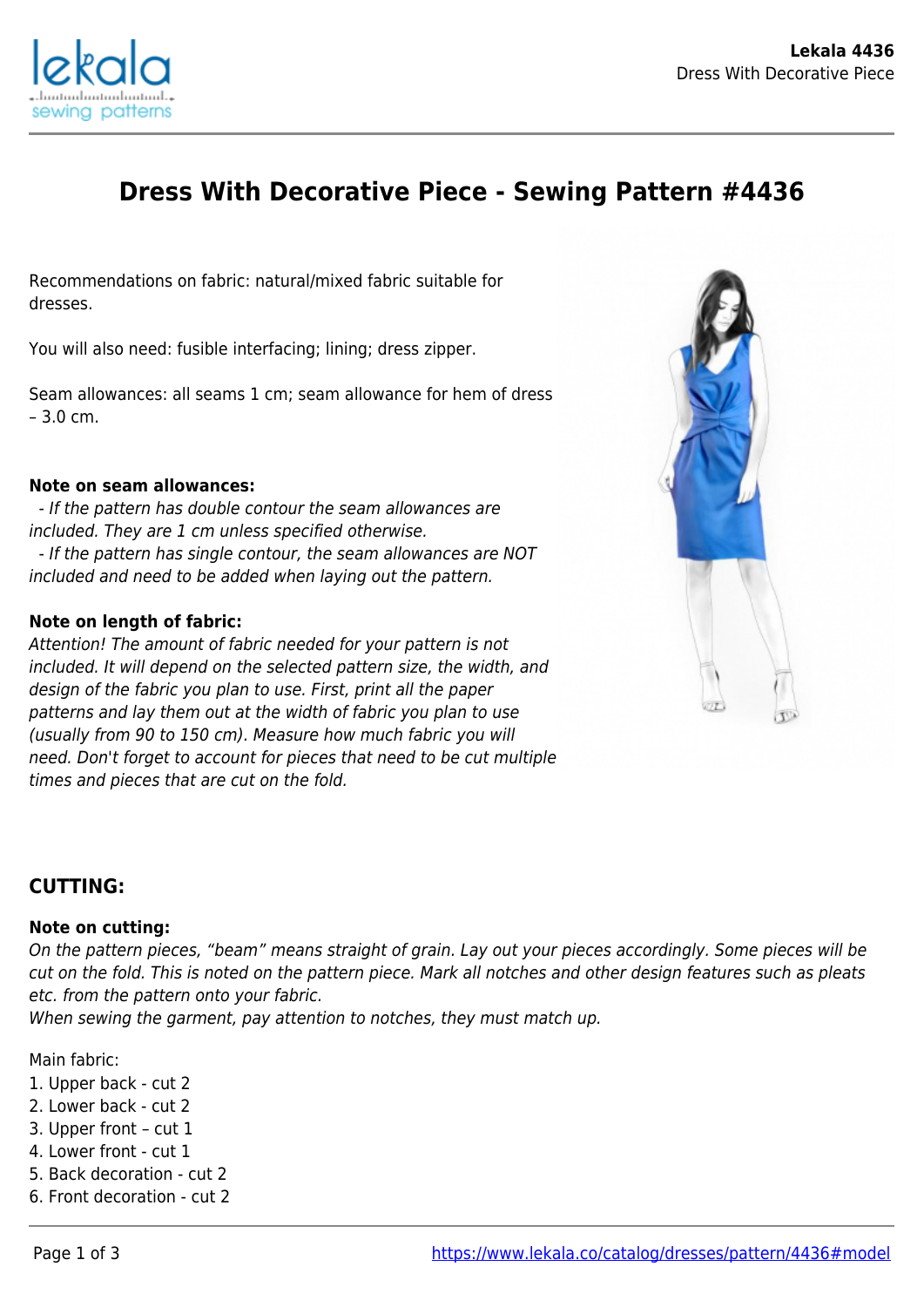

7. Back neck facing – cut 1 8. Front neck facing – cut 1

Lining: 1. Back decoration - cut 2 2. Front decoration - cut 2

Fusible interfacing: 1. Back neck facing – cut 1 2. Front neck facing – cut 1

## **INSTRUCTIONS:**

1. Apply fusible interfacing to facings.

2. Make and baste pleats on back decorations. Pin together pieces from lining and pieces from main fabric right sides together and sew upper and lower edges. Turn pieces right side out, straighten, press.

3. Sew waist darts on upper and lower backs. Press bulk towards center. Sew upper backs to lower backs. Press towards top and serge

4. Pin back decoration onto back, baste together along seam allowances. Sew center back seam, press seam apart, serge.

5. Make and baste pleats on front decorations. Pin together pieces from lining and pieces from main fabric right sides together and sew upper and lower edges. Turn one of the pieces right side out, straighten, press. Insert one pattern piece into another right sides together and sew center edge. Turn pieces right side out, straighten, press.

6. Sew waist darts on lower front. Press bulk towards center.

7. Make and baste pleats on upper front. Sew upper front to lower front. Serge and press towards bottom. Pin front decoration onto front, baste together along seam allowances.

8. Sew shoulder seams, press seams towards back and serge. Sew right side edges, press seams towards back and serge. Serge left side edges separately on each piece, sew from notch to bottom, press apart. Sew in zipper.

9. Sew shoulder seams and right side seam on facings. Press seam apart. Serge side edges and outer edge of facing. Pin facing to dress right sides together and sew neckline. Clip into curves, turn facing right side out, straighten and press. Sew armhole in two steps: first back, then front. Clip into curves, turn right side out, press. Baste facing to garment along seam allowance on side edges. Slipstitch facing to zipper tape.